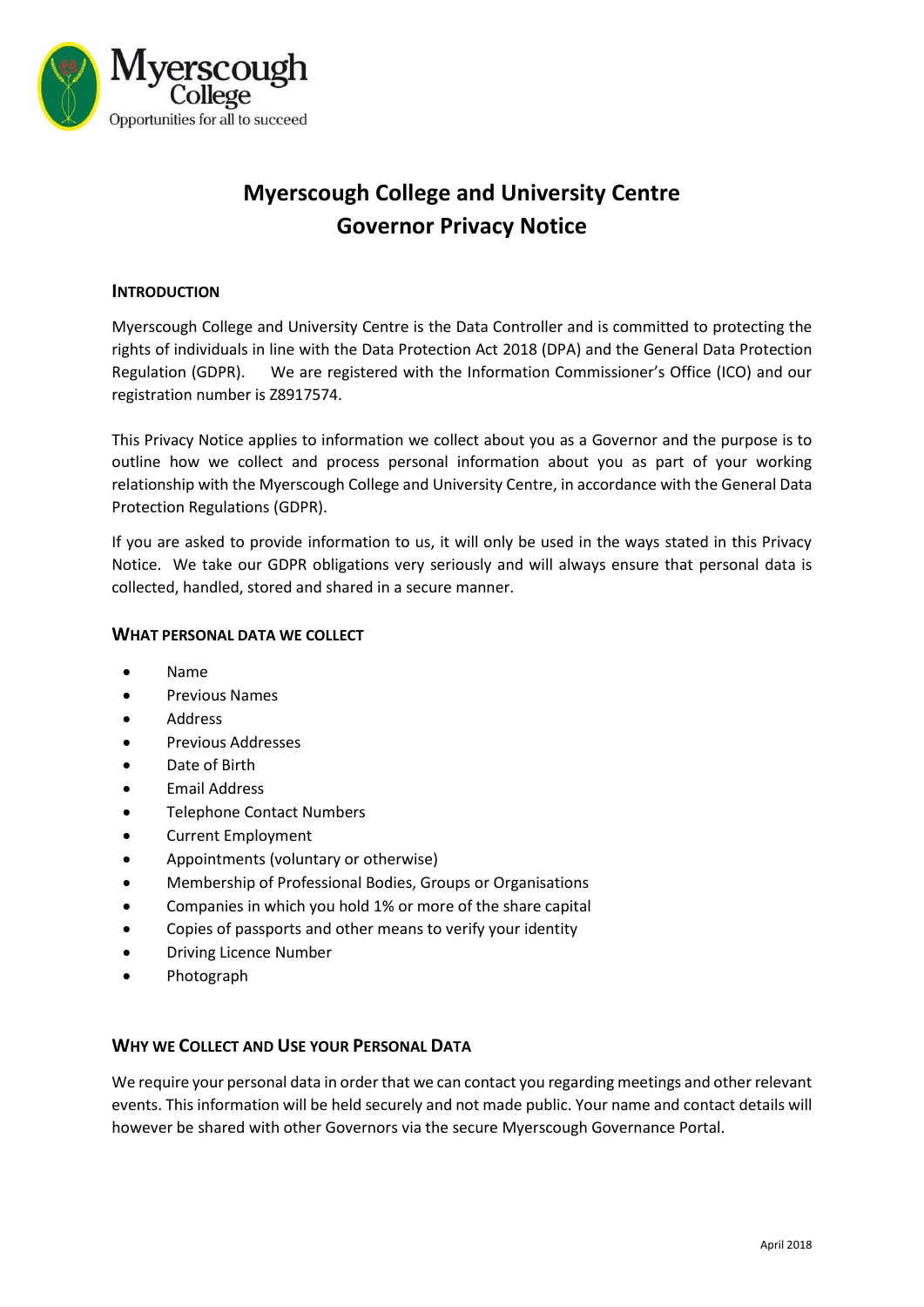# **Disclosure and Barring Scheme (DBS)**

As part of our commitment to safeguarding, we will share your personal data with the Disclosure and Barring Service (DBS) in order that background checks may be undertaken to ascertain if you have any previous convictions, which would make you unsuitable for the role.

## **Declarations of Interests**

We collect this information so that we can identify possible conflicts of interest, ie situations where your interests may (or may appear to) influence your decision making. This information will not be shared but will be made available to the public upon request.

## **Legal Obligations**

We are required to provide personal data on our Board of Governors in order to meet our obligations to funding bodies and government agencies.

## **Photographs**

Images of you may be published on our website or may be used in publicity material, such as adverts, information leaflets, newsletters, press releases or on the website, to promote the services provided by Myerscough College and University Centre. These images will be stored in a database and may be viewed by anyone who accesses our website.

# **OUR LEGAL BASIS FOR PROCESSING YOUR PERSONAL DATA**

In general terms, we process your personal data for the administration of your role as Governor of Myerscough College and University Centre.

#### **Consent**

 To make available Governor profiles, including name and photographic image on the website and intranet and to publish Governor contact details on the secure Myerscough Governance Portal.

#### **Legal Obligation**

- To fulfil our obligations to provide Governor details to funding bodies and government agencies.
- Where we have a duty to facilitate the prevention or detection of crime**.**

#### **Vital Interests**

Reporting of safeguarding concerns to ensure the safety and wellbeing of our students.

## **INFORMATION SHARING AND DISCLOSURE**

Myerscough College and University Centre will not sell or rent your personal information.

Your information may, by necessity, be disclosed to third party organisations as part of our statutory obligations.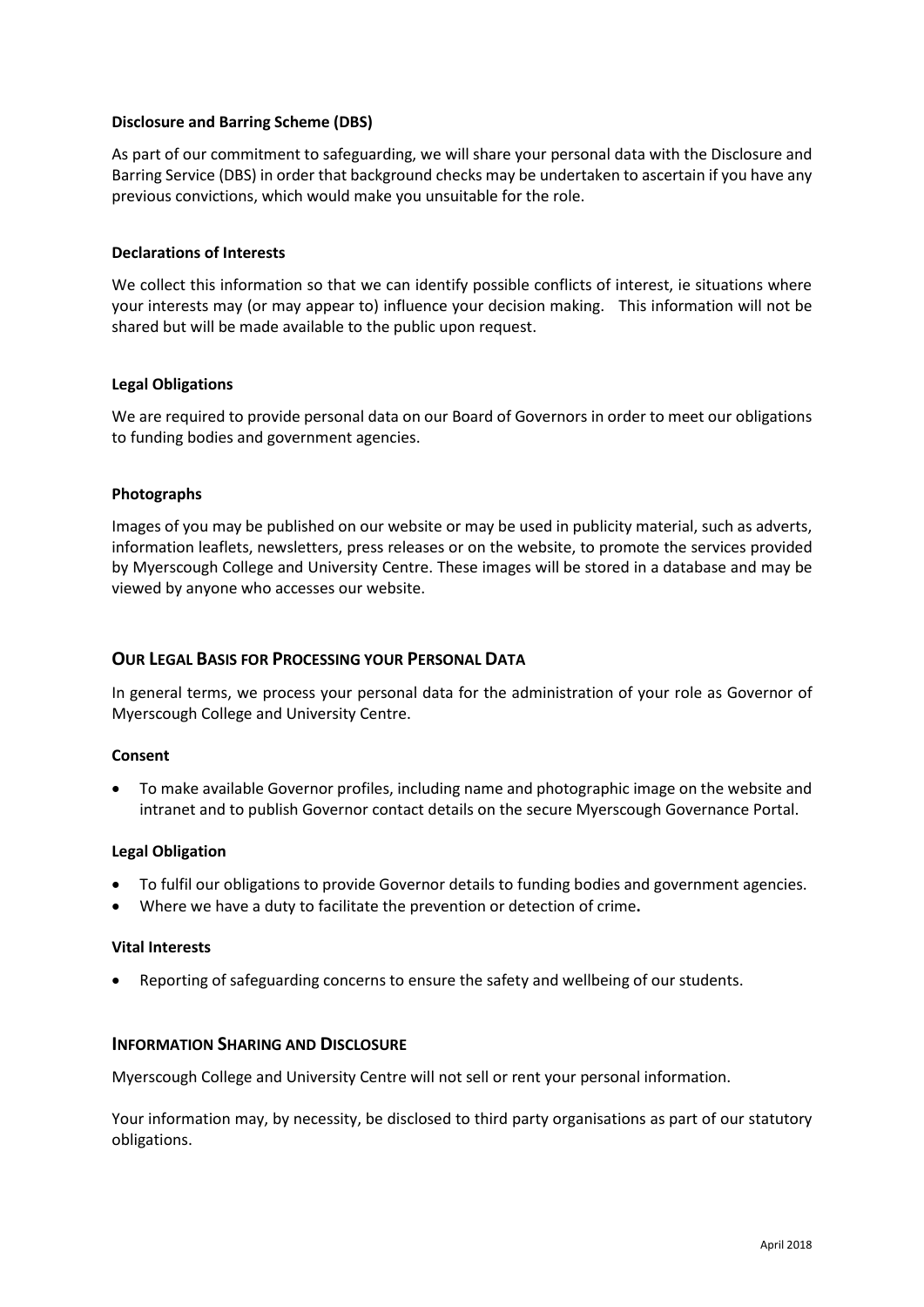Third parties with whom we may share your information include:

- Education Skills Funding Agency (ESFA)
- Office for Students
- Association of Colleges (AoC)

Myerscough College and University Centre seeks the written assurance as to GDPR compliance of all third parties with whom information is shared and will not share information where this is not received.

# **HOW LONG WE KEEP YOUR PERSONAL DATA**

We keep information about you only for as long as we are required to do so and following termination of your appointment, will retain your personal details for six years.

# **YOUR RIGHTS**

Under GDPR, you have the rights as an individual to:

- Find out what personal data we hold about you and obtain a copy of this data, free of charge, within one month of you making the request
- Ask to correct inaccurate or incomplete data

If you think we are acting unfairly or unlawfully, you can:

- Object to the way we are using your data
- Complain to the UK Information [Commissioner's Office](https://ico.org.uk/)

Under certain circumstances, you also have the right to ask us to:

- Restrict the use of your data (if you have raised issues about the accuracy or use of your data until we have investigated and responded to your concerns)
- Erase your information (the right to be forgotten)
- Comply with your wishes, where you have previously agreed to us processing your data, and have withdrawn consent to further processing
- Provide you with a portable electronic copy of the data you have provided to us.

Should you wish to see what personal data we hold about you, you should make a Subject Access Request to the Data Protection Officer by emailing [dpo@myerscough.ac.uk,](mailto:dpo@myerscough.ac.uk) or in writing to:

Data Protection Officer Myerscough College St Michaels Road **Bilshorrow** Preston PR3 0RY

Further information on your rights can be found a[t https://ico.org.uk/](https://ico.org.uk/)

# **CHANGES TO THIS PRIVACY NOTICE**

We will regularly review our Privacy Notice and reserve the right to amend it from time to time, as required by law. Any changes will be immediately published on our website.